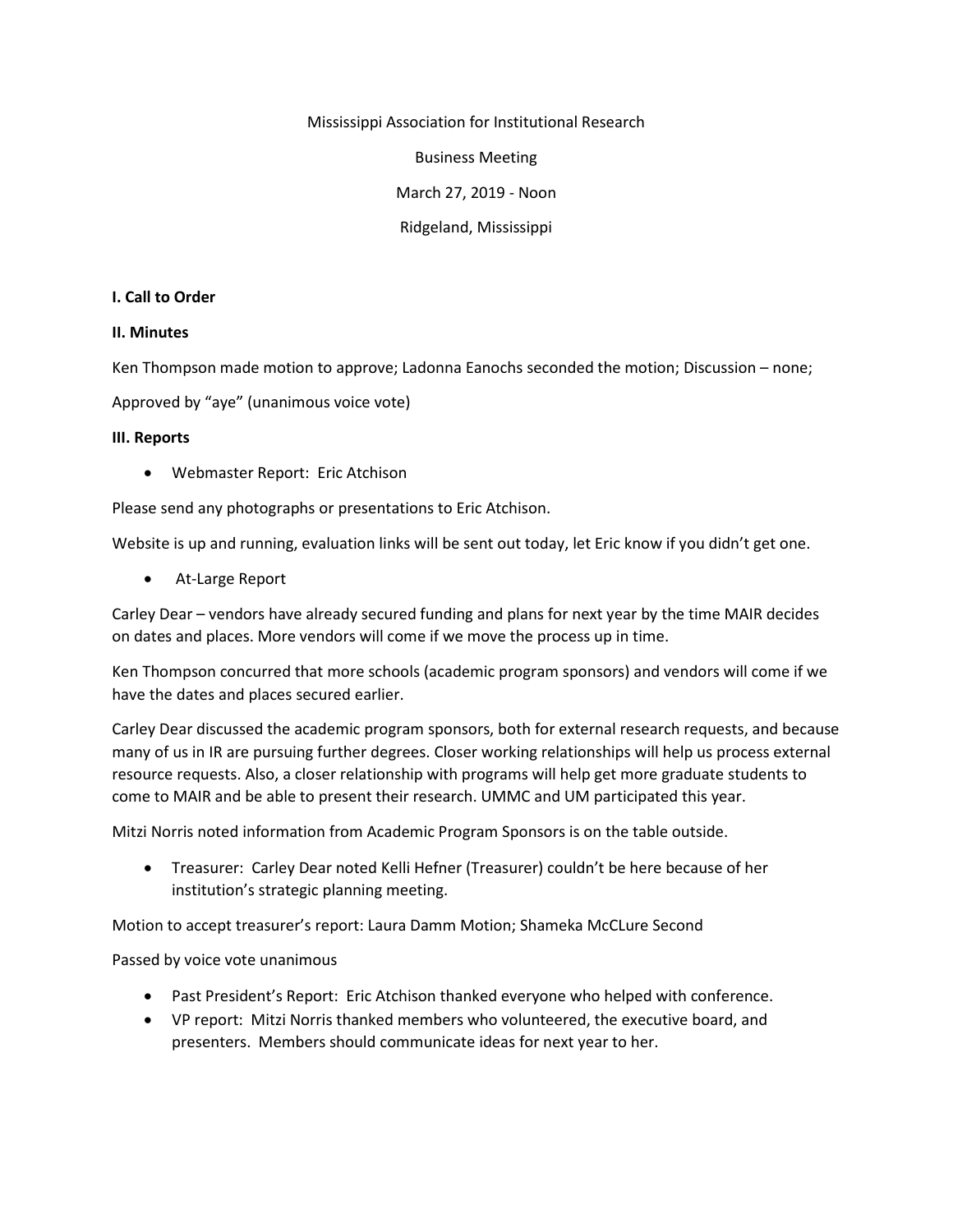## **IV. Old Business**

- Eric Atchison Review what membership means, who's a member, who can vote (out of state, diff between vendor and member)
	- o Nominations process clarity
	- o Emily Dabney & Amy Cappleman what it means to be a member looking at bylaws line by line
	- o We don't have a voting vs nonvoting membership, but we can do that.
	- $\circ$  Regular membership owned by the individual or organization that paid. When people move, the membership can stay with the institution that paid for it.
	- o Removed statement on non-discrimination. Improved it and moved it.
	- o Non-Voting Membership waived fees for speakers
	- o Expanded equal-opportunity statement to mirror AIR's more-inclusive statement.

Motion to accept: Briana Thompson-Epting; Second – Laura Damm; Vote passed unanimously

- Nominations and Election Process revision committee
	- o Two people to helped Eric Atchison with the nomination process Margaret Walden UM, Carolyn Wiley NWMCC
	- o We'd never formalized the procedures of the nominating committee.
	- o Committee shall provide at least a double-slate of candidates.
	- o If a double-slate does not occur, nominations will be solicited from the membership on the floor prior to voting.
	- o Added "regular" members to voting statement, and struck "present and voting" to allow electronic voting system.
	- $\circ$  Solidify and finalize nominations on day 1 (1pm Opening meeting), open elections electronically for the next day days, and then announce the results on the business meeting at the end of the second day.

Motion to Accept: Emily Dabney; Second Ladonna Eanochs; Discussion – Tim Dedeaux asked a clarification question; Voted – Ayes, unanimous, voice

# **V. New Business**

- Unsung Hero Award presented to Dr. Jamil Ibrahim by Carley Dear.
- No Jim Nichols Award was given.
- Best Presentation Award for 2018 Dr. William Dabney was selected.

Best Presentation award is automatically accepted on to AIR's program list for their conference

Posters and Concurrent Sessions are accepted as nomination for Best Presentation. MAIR member presentations are the only ones eligible. Pre-Conference sessions are too long for AIR's program list because of length (50 minutes max, while pre-conference are 3 hours). Additionally, vendor presentations are ineligible for the award.

• Officers Elections : Eric Atchison

Nominating committee: Jennifer Moore. Carolyn Wiley, Laura Damm